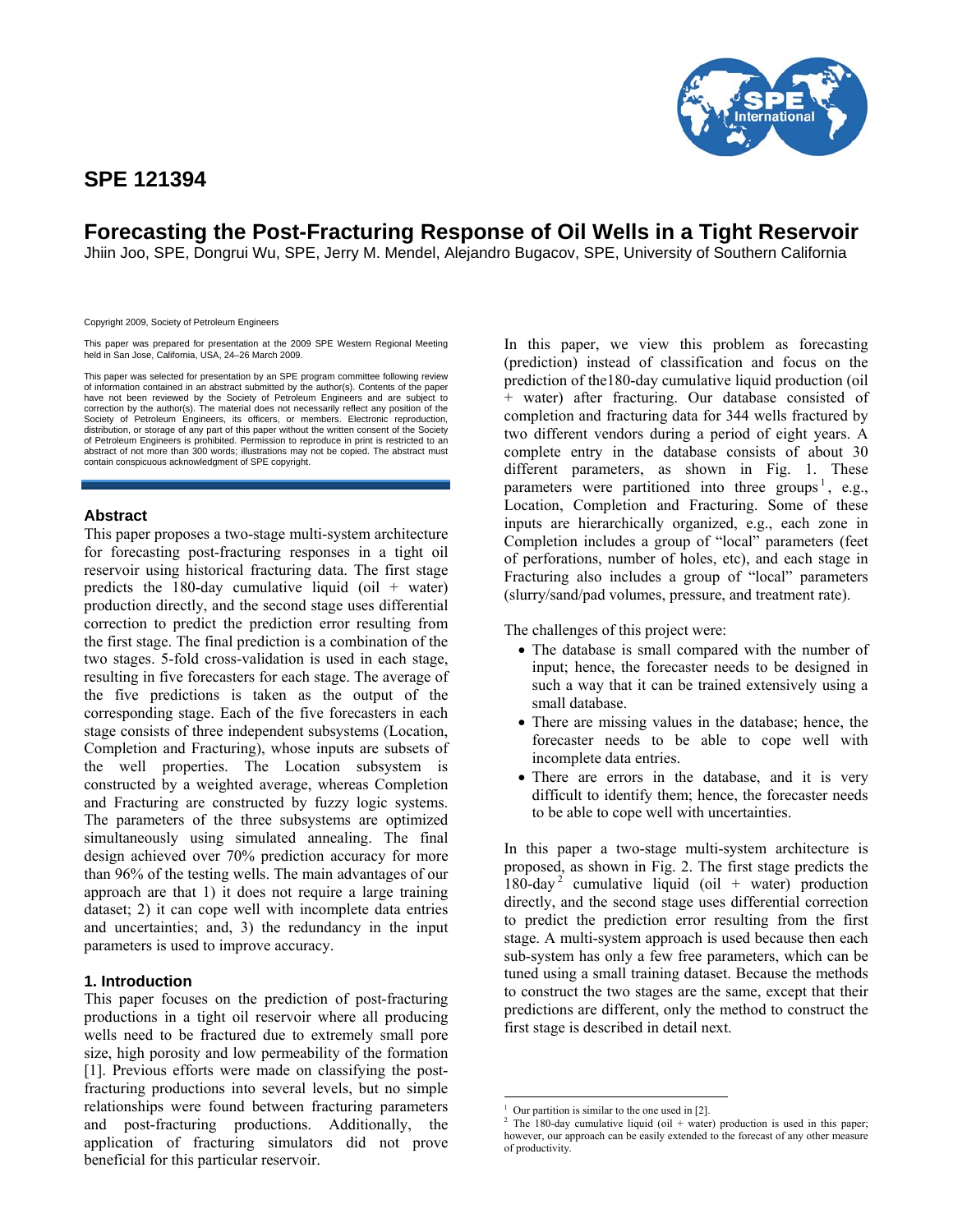#### **2. Design of the first stage**

5-fold cross-validation [5] (Fig. 3) was used to partition our database into five folds for training and testing, leading to five individual forecasters. There were three sub-systems (Location, Completion and Fracturing) for each forecaster, which can be constructed independently using different methods. The parameters of the three subsystems in each forecaster were optimized simultaneously using Simulated Annealing [6]. The output of the first stage, which is a rough prediction of the 180-day liquid production, was computed as the average of the five forecasters.

## **2.1. Data pre-processing**

As has been mentioned in the Introduction, there are missing values and inaccurate data in the database; so, the database must be conditioned before it can be used.

It was found that some wells were out of production (downtime) for a certain amount of time during the 180 day cumulative period, e.g., Well 1 may actually produce 172 days in the 180-day period, whereas Well 2 may produce only 164 days. To reduce this kind of uncertainties, the cumulative production values in the original database were compensated using downtime. Denote the actual production dates of Well *i* in the 180 day period as  $m_i$  and the uncompensated 180-day cumulative liquid production in the database as  $y_i$ . Then, the downtime-compensated 180-day cumulative liquid production is computed as

$$
y_{i,c} = 180y_i/m_i
$$
 (1)

All inputs and outputs in the database also need to be validated to remove bad data, outliers, etc. Generally, the validation process consists of three steps:

1) *Bad data processing* to remove unreasonable data:

- For production, the following are considered as bad data: a) Any of 30-, 60-, 90- or 180-day production that is equal to or less than 0; and, b) The 60-day cumulative liquid production is smaller than or equal to the 30-day cumulative liquid production, the 90-day production is smaller than or equal to the 60-day production, etc.
- There is no bad data processing for the Location subsystem.
- For the Completion subsystem, bad data mean wells with incomplete completion data and wells with zero feet of perforations and/or zero number of holes.
- For the Fracturing subsystem, bad data mean wells with incomplete slurry/sand/pad volumes.

2) *Outlier processing* using a Box and Whisker test [4]. Outliers are points that are unusually too large or too small. A Box and Whisker test is usually stated in terms of first and third quartiles and an inter-quartile range. The first and third quartiles, *Q*(0.25) and *Q*(0.75), contain 25% and 75% of the data, respectively. The inter-quartile range, *IQR*, is the difference between the third and first quartiles; hence, *IQR* contains 50% of the data between the first and third quartiles. Any datum that is more than 1.5*IQR* above the third quartile or more than 1.5*IQR*  below the first quartile is considered an outlier.

3) *Tolerance limit processing* [4]. If a datum lies in  $[m - k\sigma, m + k\sigma]$ , then it is considered good; otherwise, it is rejected. *k* is determined such that we have 95% confidence that the given limits contain at least 95% of the available data. Note that depending on the number of remaining wells after Step (2), *k* in this step may be different for each parameter.

The production data were validated first. Wells with invalid production data were removed from further consideration because if the production data of a well were not valid then that well cannot be used by any subsystem. Next, the inputs to Location, Completion and Fracturing subsystems were validated independently, and for each subsystem the wells with valid production data were partitioned into two groups:

- *Valid wells*, which have valid inputs for the current subsystem (but may not be valid for the other two subsystems); and,
- *Invalid wells*, which do not have valid inputs for the current subsystem (but may be valid for another subsystem). These wells will be removed from further consideration in that subsystem.

Once the three valid well sets for the three subsystems were obtained, they were further partitioned into two groups:

- *Common wells*, which are the common set of wells from the three valid well sets. The common wells were used in both training and testing of the five forecasters.
- *Extra wells*, which are the remaining wells in the valid well sets for Location after removing the common wells. Generally, extra wells for the three subsystems were different. They were used in training of the Location subsystem, but not in testing.

For example, if valid wells for Location are {1, 2, 3, 5}, valid wells for Completion are {1, 2, 3, 4}, and valid wells for Fracturing are  $\{2, 3, 5, 6\}$ , then the common wells are  $\{2, 3\}$ , and extra wells for Location are  $\{1, 5\}$ .

## **2.2. Multi-system architecture**

Each forecaster consists of three subsystems, as shown in Fig. 4. Input parameters for the Location subsystem are the X and Y coordinates of a well. The Completion subsystem uses total feet of perforations in each zone, total number of holes in each zone, permeability in each zone and the total number of stages. The inputs to the Fracturing subsystem are the total Pad, Sand and Slurry volumes for each well. Depending on the input type, different subsystems may use different computational methods (e.g., fuzzy logic systems (FLSs), artificial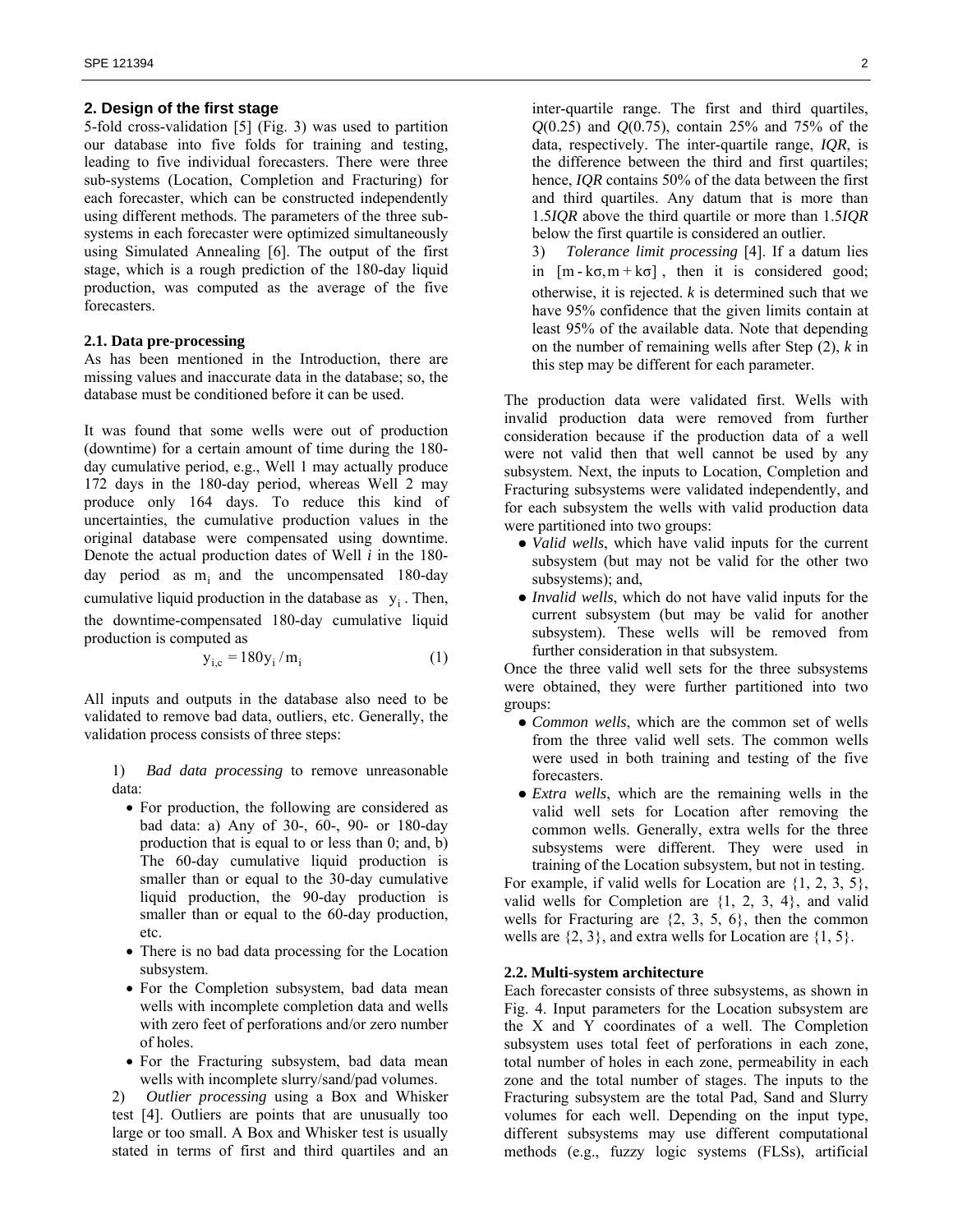neural networks, linear regression, etc) to model its behavior. Note that in our approach each subsystem is constructed independent of each other without considering the methods and outputs of other subsystems. Once the three subsystems are constructed, their outputs are combined using a linear (arithmetic) or nonlinear (interval weighted) average.

#### **2.2.1. The Location Subsystem**

The Location subsystem has two inputs: X and Y coordinates of each well. There are several different methods that can be use to represent the coordinate information, e.g., kriging, inverse distance weighting (IDW) [8], nearest neighbors, etc. The basic ideas of these methods are similar. In this paper the IDW method was used for its simplicity.

The generic equation for IDW is

$$
y_{L}^{k} = \frac{\sum_{i=1}^{n(k)} y_{i}(k) w_{i}(k)}{\sum_{i=1}^{n(k)} w_{i}(k)}
$$
(2)

where  $y_L^k$  is the estimated liquid production (from the Location subsystem only) of the  $k^{\text{th}}$  well,  $y_i(k)$  is the production of its  $i<sup>th</sup>$  neighbor, which is included in the training dataset, and  $w_i(k)$  is the weight for that neighbor. In our approach  $n(k)$  is the number of neighbors within a certain radius, *r*. Note that n(k) may vary from well to well. If all neighbors have distances larger than  $r$ , then  $y_L^k$  is set equal to the production of the nearest neighbor, no matter how far away it is.

The general strategy for constructing  $w_i(k)$  is to assign larger weights to nearby neighbors and smaller weights to far away neighbors. Particularly, in this paper

$$
w_i(k) = \left(\frac{d_i(k)}{\min_{\forall j} d_j(k)}\right)^{-\beta}
$$
 (3)

where  $d_i(k)$  is the distance between the  $i<sup>th</sup>$  well and the  $k^{\text{th}}$  well, and  $\beta$  is a positive constant. Observe that there are only two parameters,  $β$  and  $r$ , to be optimized in the Location subsystem.

#### **2.2.2. The Completion Subsystem**

Three parameters, the total feet of perforations, the total number of holes, and the number of stages, were used in the Completion subsystem; however, they were not used directly. Because the perforations were performed in different zones, whereas each zone has different permeability (porosity) and hence different influence to the post-fracturing response, the zonal permeabilities were used to weight the inputs. The actual inputs to the Completion subsystem were the *permeability weighted total feet of perforations (*f *),* the *permeability weighted total number of holes* ( h ), and *the total stage number*  $(h), i.e.<sup>3</sup>$ ,

$$
f = \sum_{i=1}^{13} p_i f_i
$$
 (4)

$$
h = \sum_{i=1}^{13} p_i h_i
$$
 (5)

$$
\mathbf{s} = \sum_{i=1}^{13} \mathbf{s}_i \tag{6}
$$

where 13 is the total number of zones,  $f_i$  is the feet of perforations in Zone  $i$ ,  $h_i$  is the number of holes in Zone  $i$ , and  $\mathbf{p}_i$  is the permeability of Zone  $i$ . Note that the total stage number is not weighted.

The Completion subsystem was implemented by a FLS with rules in the form of:

R *: IF f is* F *, h is* H *, and s is* S *, THEN*   $y_c$  *is*  $y$ .

where  $F$ ,  $H$  and  $S$  are fuzzy sets, and  $y$  is a crisp number. Four<sup>4</sup> Gaussian membership functions (MFs) were used for each of *f* and *h*, and one *s-*shaped MF was used for *s*. Consequently, there were a total of 16 rules. Because each Gaussian MF and *s*-shaped MF is completely determined by two parameters, there were  $(2\times4) + (2\times4) + (2\times1) = 18$  parameters for the MFs and 16 parameters for the consequents, i.e., a total of 34 parameters need to be optimized for the Completion subsystem. Note that the *f*, *h* and *s* domains may be partitioned more finely to achieve better performance; however, the number of parameters to be tuned increases rapidly.

## **2.2.3. The Fracturing Subsystem**

Each fracturing job was completed in several stages. The total pad, slurry and sand volumes from all stages were used as inputs to the Fracturing subsystem. A FLS was also used to construct the fracturing subsystem, and its rules were in the form of:

R *: IF pad is* P *and slurry is* Sl *and sand*  $is$  Sa, THEN  $y_F$  is y.

where *P, Sl* and *Sa* are fuzzy sets, and *y* is a crisp number. Three Gaussian MFs were used for the total sand volume, and two Gaussian MFs were used for the total slurry volume and total pad volume. Consequently, there were a total of  $2\times3+2\times2\times2+3\times2\times2 = 26$  parameters to be optimized.

## **2.3 Optimization**

 $\overline{\phantom{a}}$ 

The outputs of the three subsystems can be combined using different methods. Two methods are considered in this paper: a linear arithmetic average (AA) and a nonlinear method called interval weighted average (IWA) [7].

 $3 f$ , *h* and *s* can be normalized to the [0, 1] interval so that linguistic descriptions can be assigned to their membership functions, e.g., small, large, etc; however, whether or not *f* , *h* and *s* are normalized will not change the prediction performance, whereas the normalization takes extra time. So, they are not normalized in this paper.<br><sup>4</sup> The numbers of MFs for Completion and Fracturing subsystems were obtained

by trial and error.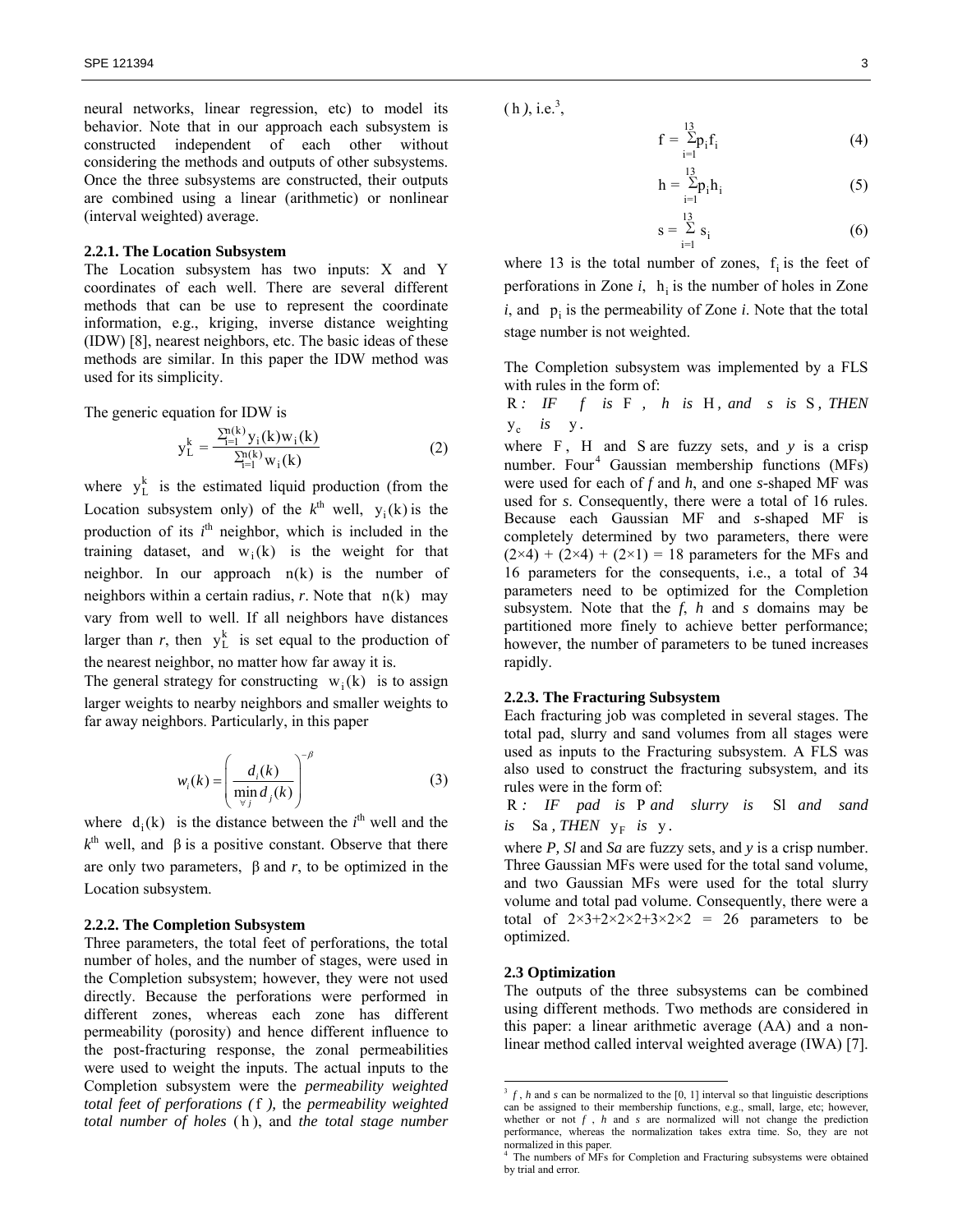These weights, as well as the parameters of the three subsystems, were optimized simultaneously using Simulated Annealing [6].

The objective function of simulated annealing was the sum of the squared forecasting errors. Let  $y_i$  be the

actual 180-day liquid production of Well i, and  $y_i^p$  be the prediction. Then, the objective function is

$$
J = \sum_{i=1}^{N} (y_i - y_i^p)^2
$$
 (7)

where *N* is the number of training examples. The change of *J* with respect to the number of iterations is shown in Fig. 5. It converges as the number of iterations increases.

## **3. Results**

The prediction performance was evaluated based on the number of wells whose forecasted 180-days liquid production is outside the  $\pm 30\%$  and  $\pm 20\%$  error bound and the mean-squared errors. Figs. 6 and 7 show the performance of the proposed approach for wells fractured by two different service companies, Vendor A and Vendor B, respectively. These companies used different fracturing methodologies and cannot be predicted using a single forecaster.

The top-left figures in Figs. 6 and 7 show the performances of baseline linear regression models. Their inputs was a 8-dimensional vector, which is a combination of the inputs to the three subsystems, i.e., x and y coordinates, permeability weighted total feet of perforations, permeability weighted total number of holes, total stage number, total pad/slurry/sand volumes, and the output is the average of the five forecasters. Observe that many predictions were out of the 30% error bound. This is not surprising because it does not seem reasonable to model a complex fracturing process using a simple linear regression model.

The top-right figures in Figs. 6 and 7 show the performance of the multi-system approach, where the three subsystems were combined using an arithmetic average (AA) without differential correction (DC). Observe that this approach dramatically outperformed the linear regression model; however, the mean squared error was still large.

The bottom-left figures of Fig. 6 and 7 show the results when AA was used to combine the three subsystems and DC was also implemented. Observe that this approach outperformed the two previous methods in terms of both the number of wells outside accuracy bounds and the mean squared errors.

Finally, the bottom-right figures of Fig. 6 and 7 show the results when the interval weighted average was used to combine the three subsystems and DC was also implemented. Observe that it gave the best performance among the four approaches, i.e., both the number of wells outside the accuracy bounds and the mean squared errors were the smallest. This approach can not only follow the trend of values, something which linear regression cannot even do, but also give predictions within the 30% error band for more than 96% of the wells in our database and within the 20% error band for over 80% of the wells.

In summary, the main advantages of the proposed approach include:

- *Flexibility*. According to the form of the inputs, each subsystem can be constructed in its own way, and different subsystems may use different processing methods, e.g. fuzzy logic systems, artificial neural networks, decision trees, linear regressions, etc.
- *Utilization of the redundancy in the inputs to improve performance.* By redundancy it meant that some inputs may be related to other inputs, e.g., the injected volumes should be partially dependent on the feet of perforations and number of holes in each zone. The sub-systems approach reduces the redundancy in each sub-system, but the full system does utilize the redundancy in the inputs. Moreover, this approach reduces the "curse of dimensionality."
- *Easiness to incorporate expert rules.* Because each subsystem has only a few inputs, people can understand it and give guidelines for its rules.
- *Easiness to handle missing values.* If a single full system is constructed using all inputs, a missing value in a data entry usually means that data entry cannot be used, or the missing value must be estimated. On the other hand, in our approach a missing value only affects one subsystem.

### **4. Conclusion**

A two-stage multi-system architecture has been proposed in this paper to predict the 180-day cumulative liquid productions in a tight oil reservoir. This data-driven forecasting system achieved satisfactory prediction accuracy given the relatively small training data size and the complexity of the problem. The forecaster constructed in this paper is part of our ongoing work on postfracturing response optimization where the forecaster is used to estimate the performance of a given fracturing design during the optimization process. The fracturing optimization part of our work will be reported in a future publication.

### **Acknowledgments**

This study was funded by the Center of Excellence for Research and Academic Training on Interactive Smart Oilfield Technologies (CiSoft). CiSoft is a joint University of Southern California-Chevron initiative. The authors would like to thank Prof. Iraj Ershaghi and Angela M. Madding for their valuable discussions.

## **References**

- [1] K.A. Hejl, A.M. Madding, M.F. Morea, C.W. Glatz, J. Luna, W.A. Minner, T. Singh and G.R. Stanley, "Extreme Multistage Fracturing Improves Vertical Coverage and Well Performance in the Lost Hills Field," *SPE 101840*, SPE Annual Technical Conference and Exhibition, San Antonio, TX, September 2006.
- [2] S. Mohaghegh, S. Reeves and D. Hill, "Development of an intelligent systems approach for restimulation candidate selection," *SPE 59767*, SPE/CERI Gas Technology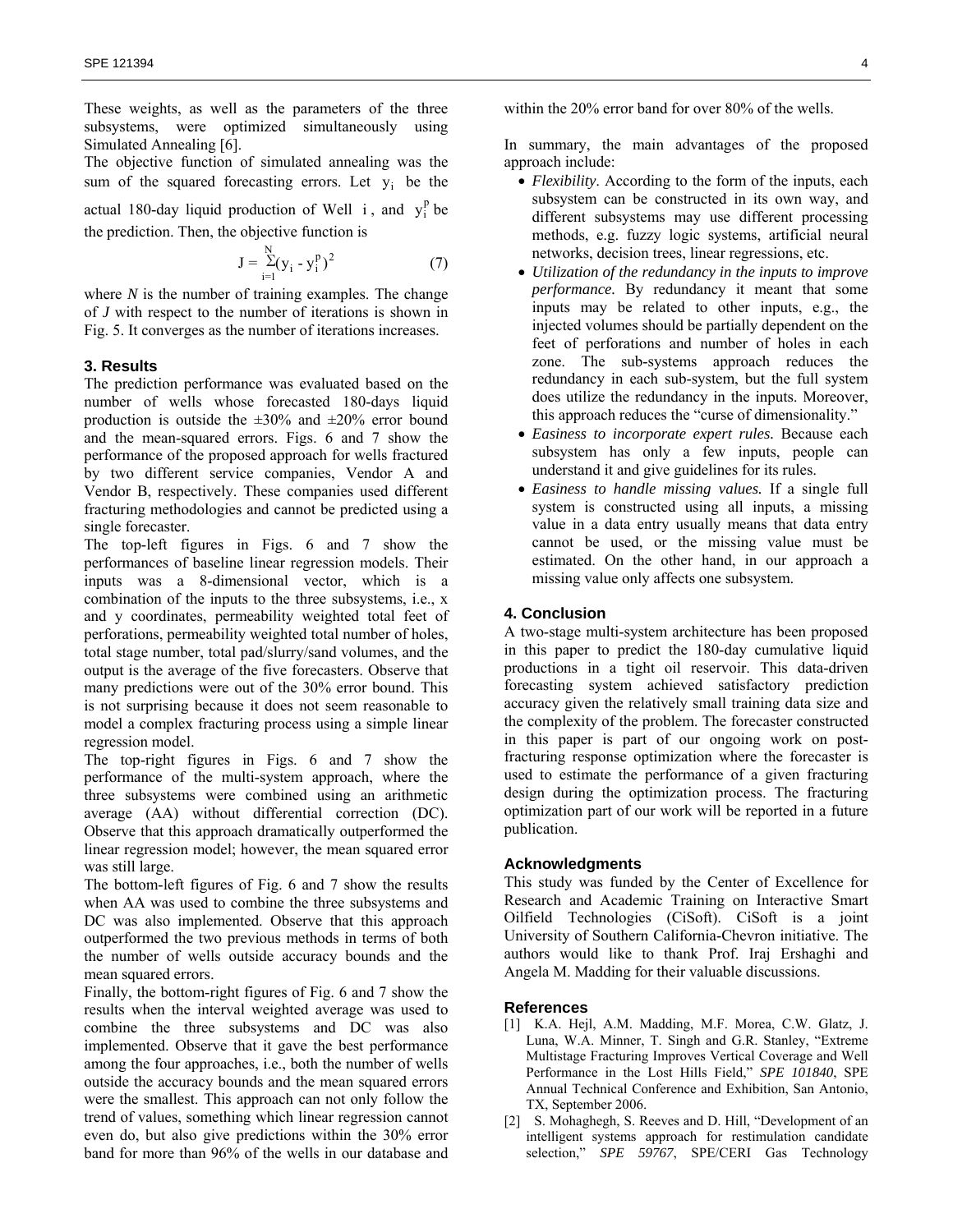Symposium, Calgary, Alberta, Canada, April 2000.

- [3] Dengen Zhou, Jairam Kamath, Francois Friedmann, and Mike Morea, "Identifying Key Recovery Mechanisms in a Diatomite Waterflood," *SPE 75142*, SPE/DOE Thirteenth Symposium on Improved Oil Recovery, Tulsa, OK, April 2002.
- [4] R. W. Walpole, R. H. Myers, A.L. Myers and K. Ye, *Probability & Statistics for and Scientists*," 8th Edition, Prentice-Hall, Upper Saddleback River, NJ, 2007.
- [5] Kohavi, Ron, "A study of cross-validation and bootstrap for accuracy estimation and model selection," International Joint Conference on Artificial Intelligence (IJCAI): 1137– 1143, Morgan Kaufmann, San Mateo, 1995.
- [6] S. Kirkpatrick, C. D. Gelatt and M. P. Vecchi., "Optimization by simulated annealing," Science, Vol. 220, pp. 671-680, 1983.
- [7] F. Liu and J. M. Mendel, "Aggregation Using the Fuzzy Weighted Average as Computed by the Karnik-Mendel Algorithms, "IEEE Trans. on Fuzzy Systems, Vol. 16, No. 1, pp.1-12, 2008.
- [8] Patrick M. Bartier and C. Peter Keller, "Multivariate interpolation to incorporate thematic surface data using inverse distance weighting (IDW)," *Computers & Geosciences*, vol. 22, no. 7, pp. 795-799, 1996.





**y** (final prediction)

**Fig. 2. The two-stage multi-system architecture.**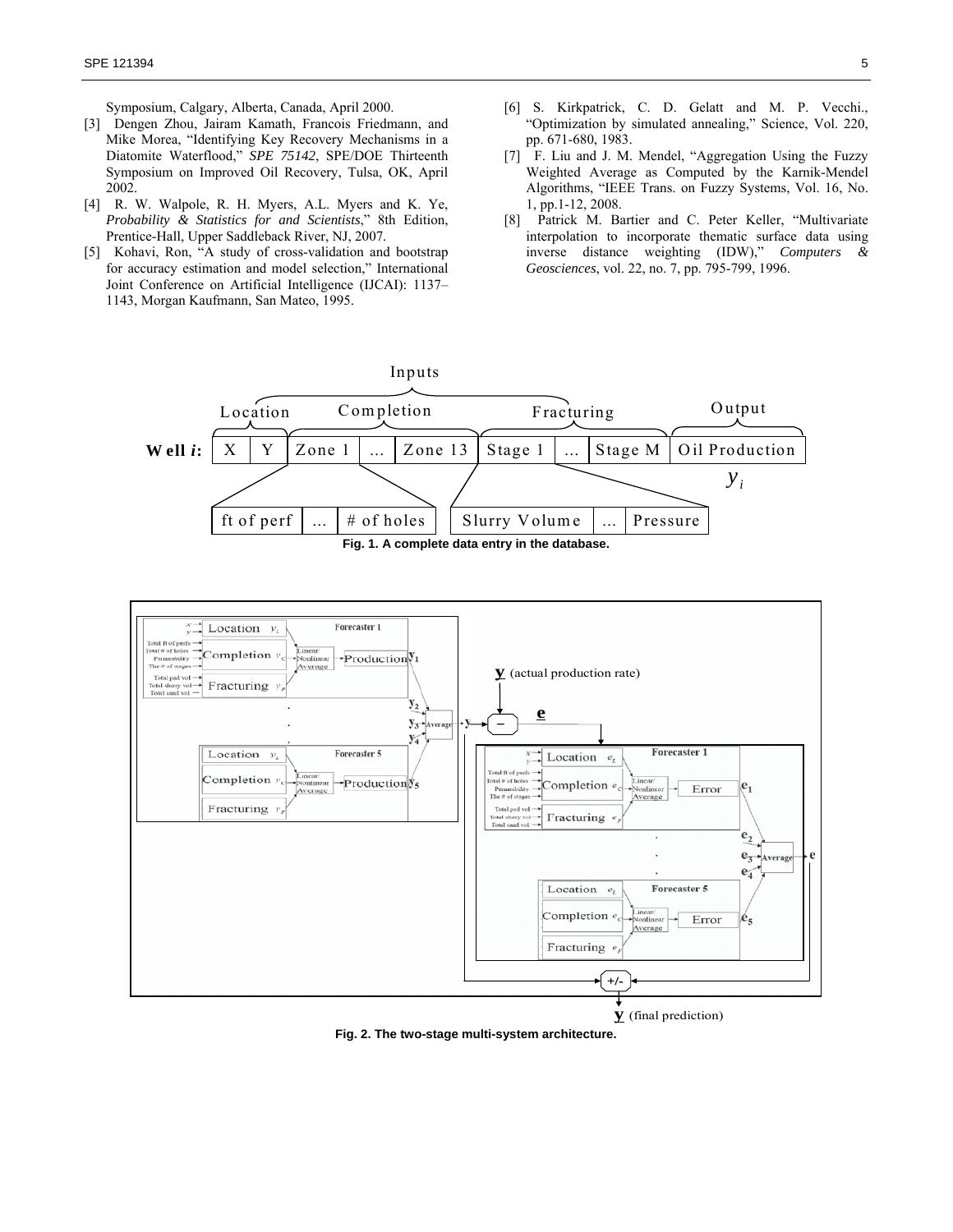









**Fig. 5. Performance of Simulated Annealing used in optimizing.**